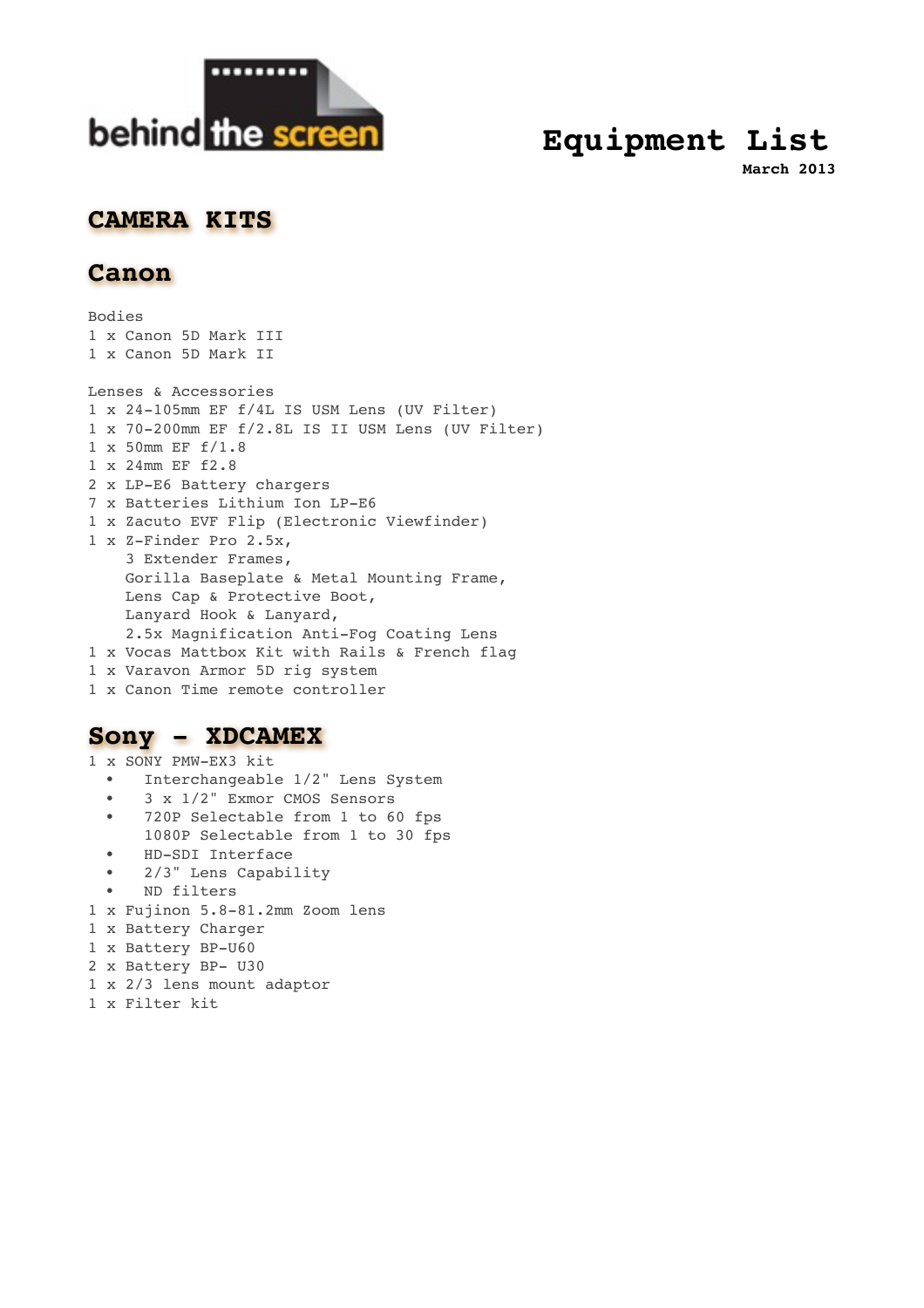

# **Equipment List**

**March 2013**

#### **GOPRO**

1 x GOPRO Hero3 # Black kit 1 x LCD touch screen & touch mount 1 x Large battery & backpack mount 5 x Small batteries 1 x Separate battery charger 1 x Quick release mounts 1 x Curved & flat adhesive mounts 1 x wifi remote 1 x Pivot mount 1 x Tripod mount 1 x Roll bar mount 1 x Handlebar mount 1 x Suction mount 1 x Chest mount harness 1 x Macro HDMI to HDMI cable for external monitor 3 x Anti fog inserts Various adaptors

## **Recording Media Camera**

- 1 x 8Gb professional-grade SanDisk Extreme® CompactFlash® cards. With up to 60 MB/s\* read/write speed (for Canon)
- 3 x 32Gb professional-grade SanDisk Extreme® CompactFlash® cards. With up to 60 MB/s\* read/write speed (for Canon)
- 2 x 32Gb SxS cards (for EX3)
- 1 x 16Gb micro flash card (for GoPro)

# **Camera / Grip Support**

- 1 x Manfrotto Tripod 503HDV Pro Fluid Video Head, 520 Ball, 3 51MVB2 Pro Video Aluminium Tripod, MBAG90P, Mid-Level Spreader & Spiked Foot Shoes.
- 1 x indiSLIDERpro™ Mini with additional Manfrotto Tripod
- 1 x Manfrotto Monopod
- 1 x Glide Gear lightweight Dolly with 12ft track
- 1 x Tripod tree 3 point suction mount (ideal for cars)

# **Monitor/viewing**

- 1 x Lilliput 569HO 5" Monitor Inputs- HDMI, AV Video & Component(Y,Pb,Pr) Outputs- HDMI, AV Video Power AC & LP-E6 Battery plate 1 x 42" Soniq Full HD
- 

### **Teleprompt**

1 x Prompt-itTM Maxi - Teleprompt for Ipad, works perfectly with any type of camera, comes with a base holder, Beamsplitter Glass & a glare cover.